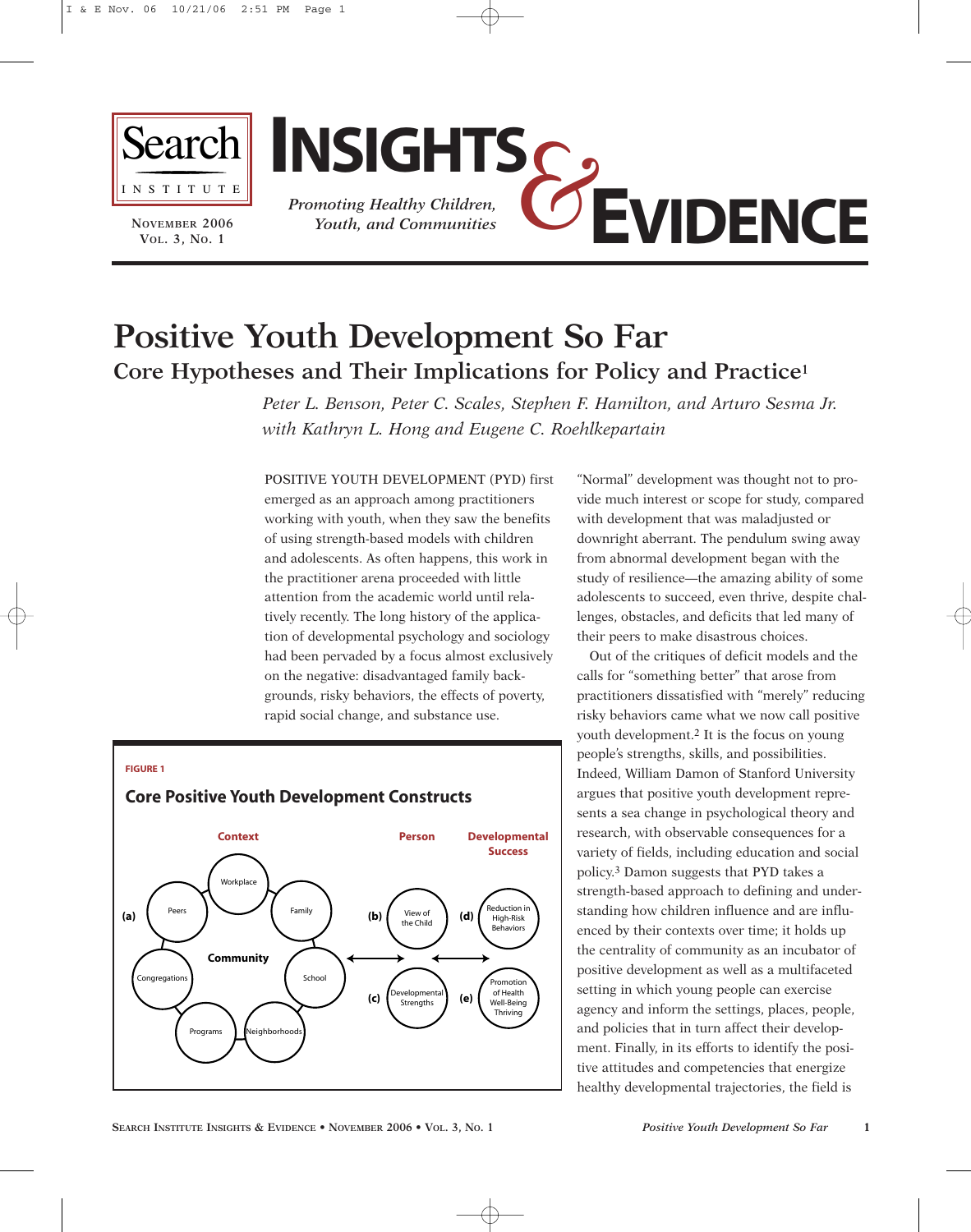#### **TABLE 1**

### **Four Vocabularies of Positive Youth Development**

|                                                                                                          | <b>Contexts</b>                                                                                                           | <b>Person</b>                                                                                                   | <b>Developmental</b><br><b>Success</b>                                                                                                                                                          |
|----------------------------------------------------------------------------------------------------------|---------------------------------------------------------------------------------------------------------------------------|-----------------------------------------------------------------------------------------------------------------|-------------------------------------------------------------------------------------------------------------------------------------------------------------------------------------------------|
| <b>Search Institute</b><br>(Developmental<br>Assets) <sup>a</sup>                                        | <b>Fxternal Assets:</b><br>Support<br>Empowerment<br><b>Boundaries and</b><br>Expectations<br>Constructive Use<br>of Time | Internal Assets:<br>Commitment to<br>Learning<br>Positive Values<br>Social<br>Competencies<br>Positive Identity | Thriving Indicators:<br>Helps others<br>Overcomes adversity<br>Exhibits leadership<br>Values diversity<br>Maintains good health<br>Delays gratification<br>Succeeds in school<br>Resists danger |
| <b>National Research</b><br>Councilb                                                                     | Features of<br>Positive<br>Developmental<br>Settings                                                                      | Personal and<br>Social Assets                                                                                   |                                                                                                                                                                                                 |
| <b>America's Promise-</b><br><b>The Alliance for</b><br><b>Youth (The Five</b><br>Promises) <sup>c</sup> | <b>Caring Adults</b><br>Opportunities to<br>Serve<br>Safe Places<br><b>Healthy Start</b>                                  |                                                                                                                 | Marketable Skills                                                                                                                                                                               |
| <b>Forum for Youth</b><br>Investment<br>(The Five C's) <sup>d</sup>                                      | Connection                                                                                                                | Character<br>Competence<br>Confidence                                                                           | Caring/Compassion                                                                                                                                                                               |

aScales, P. C., & Leffert, N. (2004). *Developmental assets: A synthesis of the scientific research* (2nd ed.). Minneapolis: Search Institute; <sup>b</sup>National Research Council and Institute of Medicine. (2002). *Community programs to promote youth development.* Washington, DC: National Academy Press; <sup>c</sup> Retrieved October 16, 2006, from www.americaspromise.org; dPittman, K., Irby, M., & Ferber, T. (2001). Unfinished business: Further reflections on a decade of promoting youth development. In P. L. Benson & K. J. Pittman (Eds.), *Trends in youth development: Visions, realities and challenges* (pp. 3–50). Boston: Kluwer Academic, p. 8.

> not afraid to identify values, moral perspectives, and religious and spiritual worldviews as constructive developmental resources, even though doing so "flies in the face of our predominantly secular social-science traditions."4

> As PYD gains credibility in more traditional academic research institutions, and the two strands of practice and research combine to form a basis for future policy, the need to clarify the common ground of both strands becomes paramount. With this examination of PYD's theory, definitions, and hypotheses, we hope to further our joint cause of moving beyond "fixing" young people to taking a solid, strength-based approach to practice, research, and policy alike.

## Defining Positive Youth Development

Many authors have published vocabularies of positive youth development. Various researchers, thinkers, and practitioners have created a rich set of words to name what it is we are studying: strengths, protective factors, developmental nutrients, Developmental Assets, and more (see Table 1 for representative terms).

Yet the current lack of consensus on any particular definition, which reflects the relative newness of the field as well as its profoundly interdisciplinary nature, obscures the amount of common ground that can be found. In fact, a review of numerous definitions reveals that each definition focuses on some combination of (and the interactions among) five core constructs:

- Developmental contexts, i.e., places, settings, ecologies, and relationships in the community that have the potential to generate supports, opportunities, and resources (a);
- Two aspects of the person: the nature of the child, and especially the inherent capacity to grow, thrive, and actively engage with supportive contexts (b); and the child's developmental strengths (attributes including skills, competencies, values, and dispositions important for successful engagement in the world) (c); and
- Two complementary constructs of developmental success: the reduction of highrisk behaviors (d) and the promotion of thriving (e).

Figure 1 illustrates these core constructs; the bidirectional arrows convey the dynamic nature of person-ecology interactions prominent in recent expositions of positive youth development.<sup>5</sup>

Seven hypotheses that arise from these core theoretical ideas—along with the key empirical support for them in research to date—illuminate the interactions of the constructs and establish directions for future innovations in policy and practice.

**Hypothesis 1: Changes in contexts change young people, and we can intentionally change young people's context(s) to enhance their developmental success.**

There is abundant evidence that ecological contexts can be changed to promote positive youth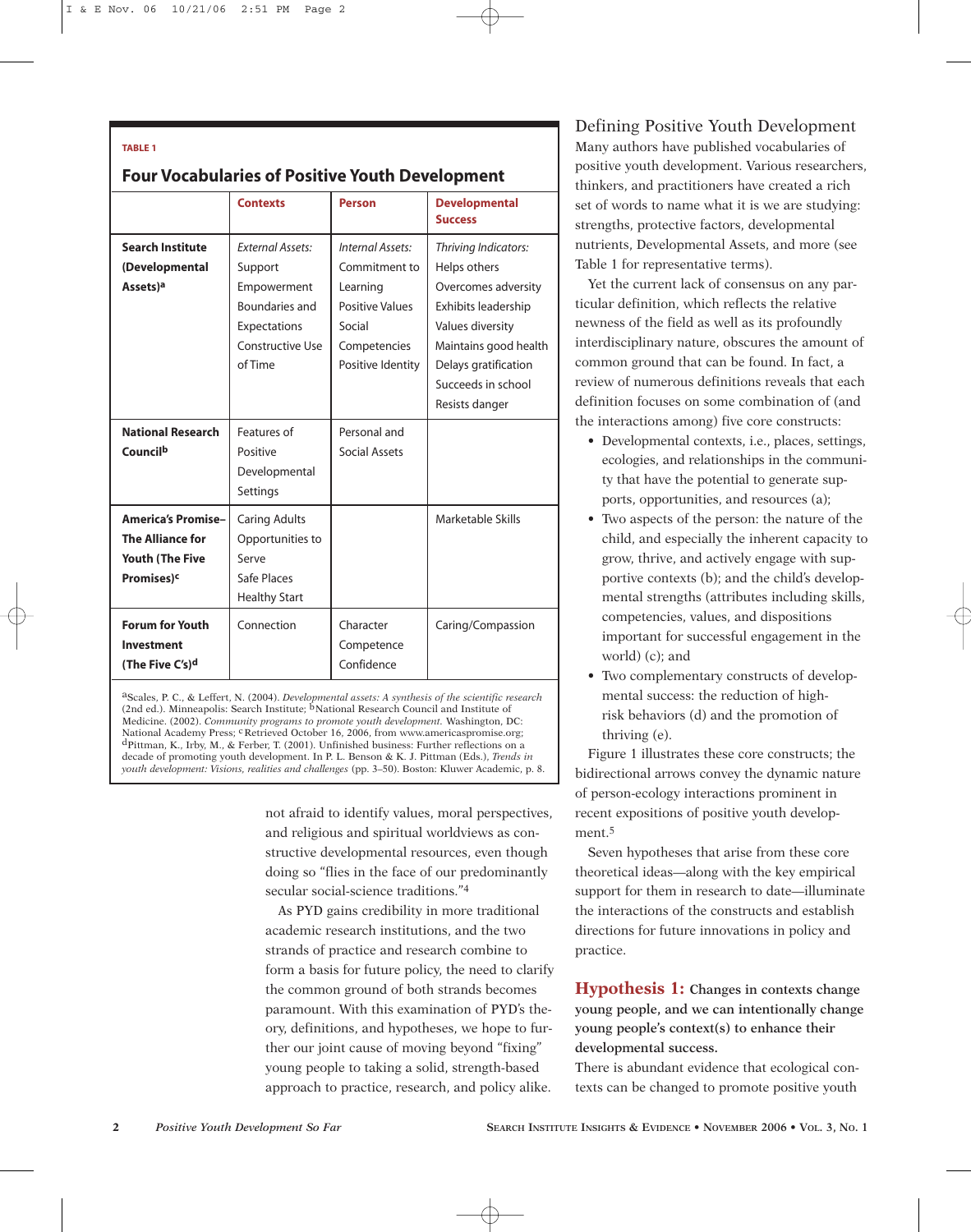development, as well as a wealth of data about why such approaches have those positive effects. In most of this research, researchers have (usually, but not always) documented the efficacy of intervention or prevention programs in providing youth with experiences that facilitate developmental outcomes.

# Selected Evidence

One of the most impressive studies illustrating the power of changed contexts on personal change and developmental success is the evaluation of Big Brothers/Big Sisters conducted by Public/Private Ventures.6 The investigators randomly assigned half of those awaiting placement to a delayed-treatment control group while seeking mentors for the other half. Those in the treatment group demonstrated several advantages over the control group, including lower likelihood of beginning to use drugs and alcohol or to have hit another person, along with better attitudes toward school, and better grades and attendance. In addition, they reported improved relations with family and peers. The causal pathway of mentoring's effects on school performance appears to have been through improved relations with parents.7

The Social Development Research Group at the University of Washington conducted one of the most wide-ranging reviews of positive youth development programs.8 They identified 161 programs and discussed in detail 25 that were well evaluated and showed significant effects on behavioral outcomes. The programs had to have one or more of 15 objectives for building developmental nutrients (see sidebar).

The programs also had to address either multiple "developmental nutrients" or a single nutrient over multiple social domains of family, school, or community. Programs that addressed only a single nutrient in a single domain were excluded. Competence, self-efficacy, and prosocial norms were addressed in all 25 programs, and most programs dealt with at least 8 of the 15 nutrients. Most programs used positive outcome measures as well as reduction of problem behaviors in their evaluations. Nineteen of the 25 programs demonstrated significant effects on positive youth development outcomes, including improvements in interpersonal skills, quality of

# **15 Objectives for Building Developmental Nutrientsa**

- Promote bonding;
- Foster resilience;
- Promote social competence;
- Promote emotional competence;
- Promote cognitive competence;
- Promote behavioral competence;
- Promote moral competence;
- Foster self-determination;
- Foster spirituality:
- Foster self-efficacy;
- Foster clear and positive identity;
- Foster belief in the future;
- Provide recognition for positive behavior;
- Provide opportunities for prosocial involvement; and
- Foster prosocial norms.

aIdentified by the Social Development Research Group at the University of Washington; see note 8.

peer and adult relationships, self-control, problem solving, cognitive competence, self-efficacy, commitment to school, and academic achievement. In addition, 24 of the 25 showed significant reductions in problem behaviors such as alcohol and other drug use, school problems, aggressive behavior, violence, and risky sexual behavior.

In a particularly clear illustration of the importance of multiple contexts, investigators in another study used the framework of identity development theory to describe the developmental role played by different kinds of community service.<sup>9</sup> In their view, service provides access to different "transcendent systems of meaning" that enable high school students to connect themselves with historical, religious, ethnic, or political traditions "of which they can legitimately feel a part."10 Young people were more likely to volunteer if they were in networks in which their parents and friends did service, and if they were connected to youth organizations and religious institutions. That is, service was less an individual and spontaneous act and more the result of a web of positive relationships and norms that together elevated service to a shared social expectation.

In short, intentional efforts to change contexts to improve developmental success among young people can work. Researchers consistently find that a cluster of intervention components makes a difference. These components include:

• Strengthening adult-youth relationships;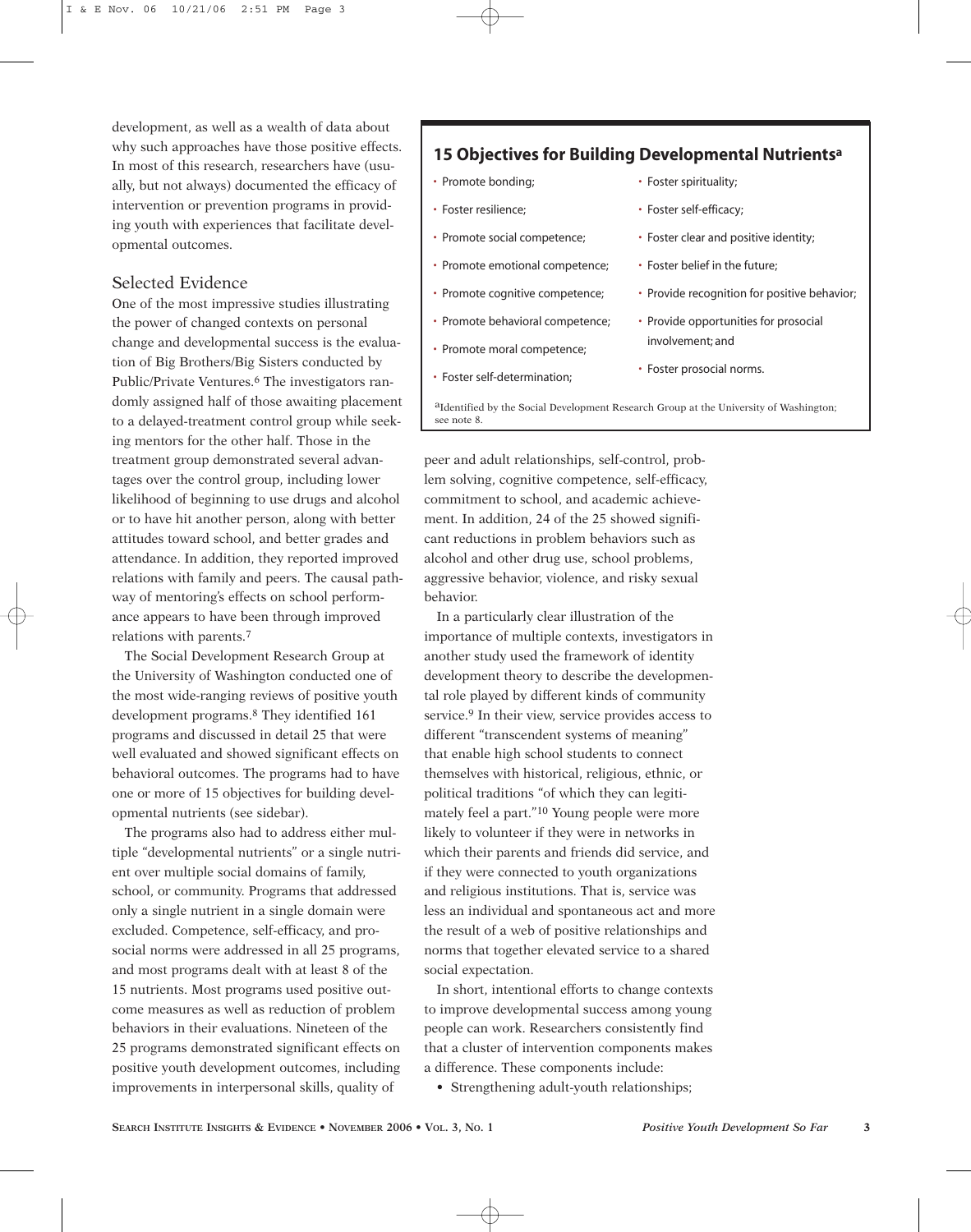- Establishing social norms around desired behavior;
- Learning social competencies; and
- Providing youth with opportunities for involvement and leadership.

This research provides both guidance and encouragement for policy makers and practitioners in attending to the most important factors.

### Policy and Practice Implications

- Emphasize transforming environments, not just "fixing" kids. PYD is as much about the transformation of adults and systems as it is about working directly with young people to make change happen.
- Recognize that transforming environments is different from adding programs. Growing evidence suggests that even "proven" programs have little impact if they are placed in a "toxic" or unhealthy environment, whereas placing a program in a developmentally rich context may actually increase the program's effectiveness.
- Seek to bring about change in multiple systems and environments, as each has power in young people's lives.

**Hypothesis 2: When youth themselves take action to improve their contexts, their efforts are empowering and also improve the contexts for themselves and their peers.**

In the same way that young people's contexts affect their development, young people's actions also change their environment. Thus, the influence is two-way, with young people being key actors in their own development and in shaping the world around them.

The interplay of person and context means not only that change in context changes the person but also that young people's own actions inevitably alter the contexts, with related consequences, positive or negative, for development. Two assumptions grow out of this hypothesis:

- The impact of youth action is cumulative, because youth who take action once are more likely to continue doing so and because other youth may be inspired by their example also to take action; and
- Youth participation, engagement, and lead-

ership processes can help strengthen young people's impact on both themselves and their contexts.

### Selected Evidence

Being engaged in the community and being interested in being involved are related to key youth outcomes. Hunter and Csikszentmihalyi studied a diverse national sample of 6th, 8th, 10th, and 12th graders.<sup>11</sup> They compared adolescents who were "chronically interested" with adolescents who reported being habitually bored. The interested, engaged adolescents had significantly higher global self-esteem, internal locus of control, and optimism about their future, and significantly less pessimism than the bored adolescents.

In an examination of how youth participation in one kind of developmental context—extracurricular or community-based activities—might positively influence youth development, researchers suggested that involvement in extracurricular or community-based activities may facilitate six key developmental processes:

- Identity exploration;
- Development of initiative and goal-directed behavior;
- Growth in emotional competencies;
- Formation of new and varied peer network connections;
- Development of social skills; and
- Acquisition of social capital through developing relationships with nonfamily adults.12

The researchers concluded that a common thread connecting these processes was that the young people participating in youth programs were developing a sense of agency and seeing themselves as producers of their own development. This empirical conclusion provides support for one of the tenets of both ecological and, especially, developmental systems theory: Children and youth help to construct their contexts and do not simply "interact" with them.13

When youth provide community service, they participate in an activity that is explicitly intended to alter both person and context. For example, a 1999 study examined the effects of 10thgrade prosocial activity involvement (religious involvement and/or participating in volunteer and community service) on concurrent and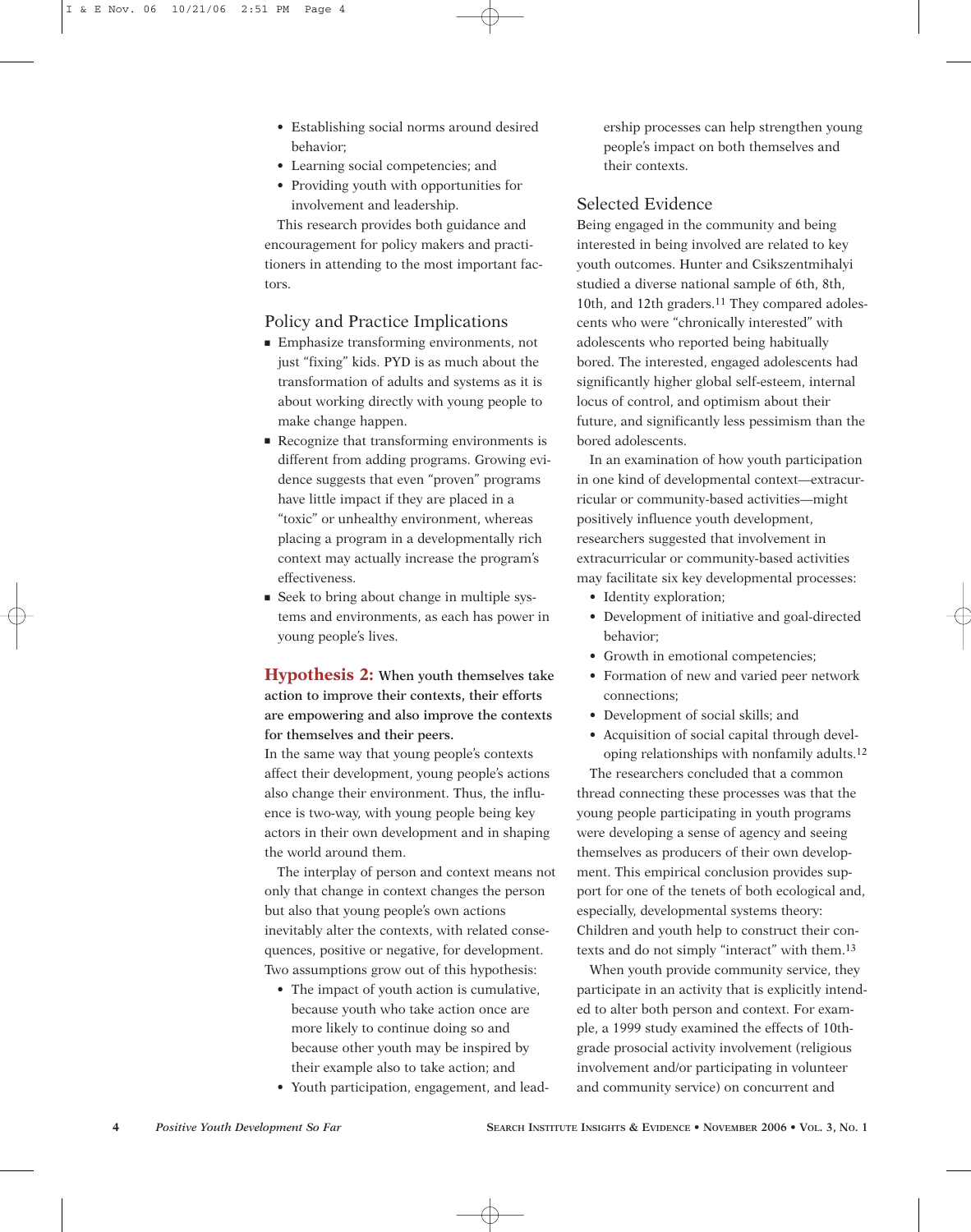future (2 years later) risk behaviors and academic outcomes.14 Students engaged in prosocial activities drank alcohol and used marijuana less at both time points than did students not engaged in these activities. Involved students also had higher concurrent and future GPAs than did their uninvolved peers, even after controlling for initial levels of outcome.

These and many other studies illustrate the significance of different kinds of youth engagement on *changes* in developmental outcomes over time. In particular, the results suggest that all youth, regardless of background, may benefit from active participation and engagement.

## Policy and Practice Implications

- Integrate service, leadership, and engagement into all types of programs and settings.
- Make youth engagement and leadership normative, not occasional add-ons, recognizing the cumulative impact of these processes over time and across contexts of effective youth engagement.
- Adopt "best practices" in youth engagement. For example, a growing body of research shows that just having young people do a service project may or may not have positive outcomes. The odds of positive impact increase greatly when best practices in service-learning are incorporated, such as engaging young people in all phases of planning and leadership, providing opportunities for structured reflection on the experience, and engaging in projects that are meaningful for both the young people and the communities being served.15

# **Hypothesis 3: Both the person and the context matter.**

Developmental theory posits that person and context are mutually interactive, such that increasing developmental strengths of one kind tends to increase the other. Thus, developmental strengths "in" the person, such as social competencies or positive identity, work together with developmental strengths "outside" the person in her or his various contexts (e.g., family, school, peers, community) to promote developmental well-being and thriving.

**Developmental strengths "in" the person, such as social competencies or positive identity, work together with developmental strengths "outside" the person in her or his various contexts to promote developmental well-being and thriving.**

# Selected Evidence

Studies consistently find constellations of both internal and external factors to be associated with various outcomes. For example, using a diverse sample of adolescents from nine California and Wisconsin high schools, researchers reported protection against delinquency and substance use among adolescents who experienced warm relations with parents, came from relatively well-organized households, valued academic achievement, and were engaged at school, felt close to teachers, and performed well in school.16

Similarly, in a study of an aggregate sample of nearly 100,000 youth from more than 200 U.S. communities, investigators reported that a cluster of both internal and external Developmental Assets—positive peer influence, peaceful conflict resolution, school engagement, and safety (at home and at school)—added 30% to the explained variance of engagement in violence, compared to the 8% explained by demographics.17

Similarly, a study of "commitment resilience" and "academic resilience" followed a group of 8th graders through 10th grade.18 Both kinds of resilience were fostered by a similar constellation of developmental nutrients. These included family involvement in and supports for schooling (e.g., books in the home, a place for studying, rules about TV watching [for academic resilience only]), teacher responsiveness (listening to and being interested in students), fairness of school discipline policies, and student involvement in school and extracurricular activities.

Such findings underscore the potential benefits of interventions that intentionally comprise both internal and external dimensions—both person and context influences—on development, recognizing that each can influence and change the other.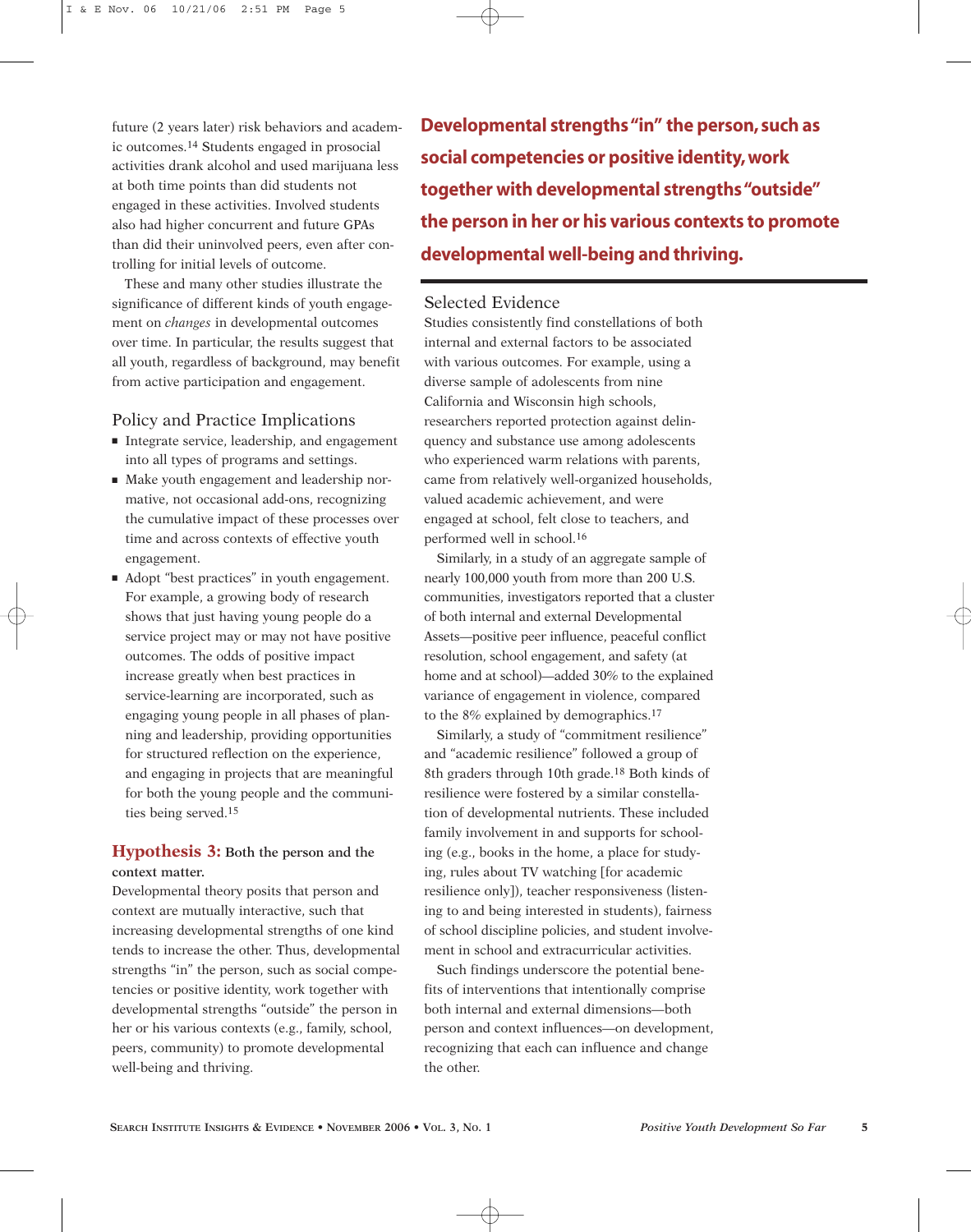### Policy and Practice Implications

- Avoid either only focusing on building young people's skills or only changing the environment or contextual variables; the best results occur with simultaneous efforts to do both.
- Reach out to programs and people in other context(s) to provide consistent messages and use good relationship/communication techniques in all contexts; developmental outcomes are likely to be enhanced.
- Enrich your work with young people by equipping them with the social skills (e.g., listening, conflict resolution) to engage positively with teachers, mentors, and parents.

**Hypothesis 4: Increasing the** *number* **of developmental nutrients across settings is what matters most, not increasing specific strengths or combinations of strengths in any single setting.**

The fusion of context and person in all the multiplicity of settings and the individuality of people creates an infinite diversity of combinations of nutrients that "matter most" for a specific person. It is therefore not possible to single out the best two or three nutrients for all kids in all places. But research shows that simply increasing the number of nutrients in multiple contexts for a young person—without a narrow focus that limits efforts to one or two specifics enhances that young person's development.

### Selected Evidence

In an elegant illustration of the hypothesis, a 2000 study documented the multiplicative effects of Developmental Assets on the academic achievement of African American students living in poverty and making the transition to middle school. Students with *either* family (high parental involvement) or school protective factors (perceived teacher support or feelings of school belonging) had higher GPAs in 6th grade than classmates who did not experience those nutrients. But students who had *both* family and school assets had higher GPAs than students who had only family or school assets but not both.19

Relationships with adults in school and community settings also add valuable sources of protection from risk. For example, in the

National Longitudinal Study on Adolescent Health, young people who experienced closer connections to their families and schools were significantly less likely than other adolescents to engage in a variety of risk-taking behaviors.20 Each of the contexts (family and school) by itself explained relatively modest portions (5%–18%) of the variance across outcomes such as emotional distress, violence, and substance use. But when the effects of the other context (family or school) and assets in still other contexts (e.g., religious involvement) were included, the collective contribution of these assets to outcome variance increased by more than 50%.

Analogous to these findings for risk, a study of more than 800 urban African American students in the 8th grade lends further support to the hypothesis that *strengths* accumulating *across* ecological domains magnify the protective and thriving effects of positive experiences in single contexts.21 When three support contexts—family, school, and faith community were combined, the effect on students' attitudes about themselves and about the importance of school was significantly magnified.

#### **FIGURE 2**

# **Relationship of Increasing Levels of Developmental Assets to Average Number of Thriving Indicators**



NOTE: Based on aggregate Search Institute sample of 148,189 students surveyed in 2003. The sample included 202 cities in 27 states.

Figure 2 illustrates the notion that the number of developmental nutrients matters, as well as specific nutrients or combinations thereof.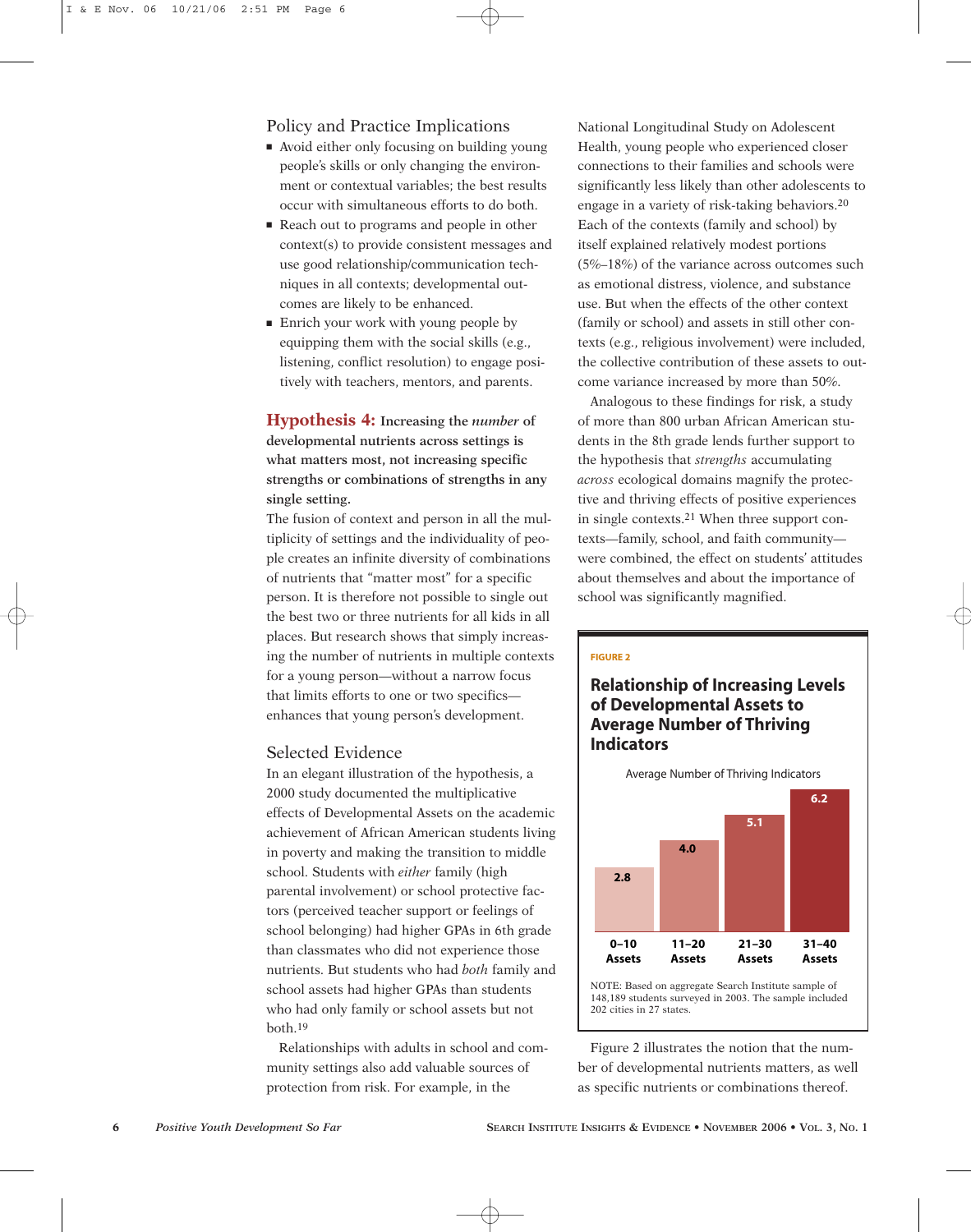The data show a clear pattern of increase in thriving indicators matching an increase in the number of Developmental Assets, regardless of which particular assets are added. The effects of positive experience across multiple contexts can also be seen in a more in-depth study of the relations among Developmental Assets and thriving indicators. For example, among white 6th–12th graders, achievement motivation alone explained 19% of the variance in school success (self-reported grades). But school engagement, time in youth programs, time at home, planning and decision making, parent involvement in school, and self-esteem added another 12% of variance.22 These findings are consistent with those reported by Eccles and colleagues (1997). In their study of middle school students, the explained variance of adolescent outcomes was "substantially increased" when all the contexts studied (family, school, and peers) were added into regressions, leading the researchers to conclude that positive experiences across contexts add "linearly and independently" to contribute to positive development.23

Overall, the empirical evidence is consistent and strong for the theoretical relation between the number of assets that adolescents experience in multiple settings and the positive developmental outcomes of both greater thriving and lessened risk behaviors. It is possible that the evidence is not yet fine-grained enough; perhaps a carefully designed study comparing combinations of assets chosen on theoretical grounds might challenge the hypothesis. But the evidence available supports the hypothesis.

# Policy and Practice Implications

■ Work to achieve consensus across settings home, school, youth programs, religious organizations—on important developmental nutrients and how to build them. While certain young people will need special attention to build certain developmental strengths, the most efficient and effective use of scarce resources is to build multiple developmental nutrients for all kids in all their settings. This strategy can also alleviate the frustration that can arise when focusing too tightly on only one or two positive outcomes or when diagnosing individual needs is difficult.

- Create programs and curricula that promote many of the developmental strengths, not just a single one (like self-esteem), and raise awareness among teachers, parents, and other adults of the importance of nurturing multiple strengths.
- Focus on areas where change is possible, recognizing that strength in one area may help compensate for challenges in others. For example, young people who live in dysfunctional families can benefit from other sources of developmental strengths, even if you don't initially have a direct way to positively influence the family.

**Hypothesis 5: Building developmental nutrients can have an impact at the time of intervention as well as later in life.** This hypothesis reflects the multiplicative nature of developmental strengths—that when young people gain developmental strengths, those strengths protect them at the time and also enable them to gain new strengths that contribute to their subsequent protection. Multiple scientific studies have found that high levels of developmental strengths result later in life in (a) lessened risk behaviors; (b) increased academic achievement; (c) increased contributions to school and community; and (d) higher levels of other thriving indicators.

# Selected Evidence

Numerous studies have demonstrated that developmental nutrients contribute to positive youth outcomes, not only concurrently, but also over time. For example, young people who as children and adolescents participated significantly more than their peers in school clubs were especially likely to report positive outcomes in *young adulthood* (ages 18–22). Outcomes included closer relationships with their parents and greater involvement in community affairs or volunteer work.24 And in a small (*N* = 100) sample of racially/ethnically diverse adolescents from lowincome families, it was found that a positive school climate contributed to higher levels of self-esteem 2 years later, over and above the positive effects of family and friend support.25

Moreover, experiencing developmental nutrients in multiple contexts also is developmentally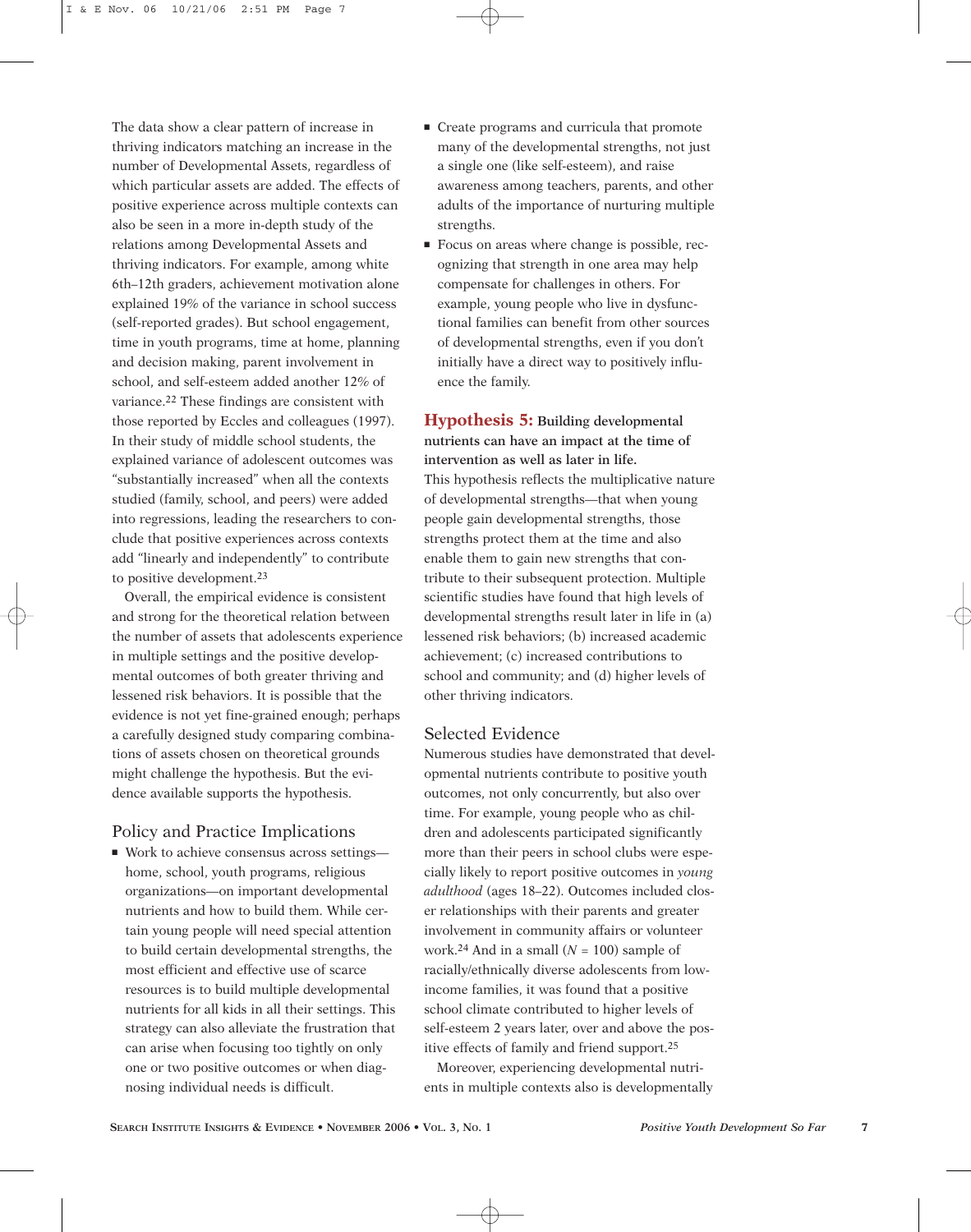**The empirical evidence is consistent and strong for the theoretical relation between the number of assets that adolescents experience in multiple settings and the positive developmental outcomes of both greater thriving and lessened risk behaviors.**

> advantageous over time. In a study of changes in early adolescent development, researchers found that the effects of *individual* contexts on development were generally quite modest, but that the *additive* effects of adolescents' multiple positive contexts were considerable.26 This result is in alignment with other research showing the value of young people experiencing "redundancy" of Developmental Assets across their ecologies.27

Ultimately, the most important "outcome" of development is more development. The findings of the Iowa Youth and Families Project are illustrative. The researchers reported that the nutrients of nurturant and involved parenting experienced in 7th grade helped young people have fewer emotional and behavioral problems and function more competently during adolescence, even when dealing with family economic adversity. But young people who experienced those family strengths during adolescence also were themselves more competent parents and more successful in their romantic relationships years later in *early adulthood* (5 years after high school).28

The overall pattern of these results suggests that developmental strengths have a continuing influence over time in addition to their more substantial impact on concurrent developmental outcomes.

### Policy and Practice Implications

- Take the long view—what we do with young people has immediate impact as well as impact that may influence them in later adolescence and adulthood.
- Set up feedback systems for teachers that recognize the trajectory of healthy development for young people, not just the current academic year. New systems should acknowledge the building blocks put in place by teachers with younger ages (even if they didn't see the results) while also celebrating the key reinforcing work that is continued by teachers

with later ages.

■ In policy decisions about evaluation methods and investment in longitudinal research, strive to achieve a balance between short-term impact and long-term healthy development.

**Hypothesis 6: Community-wide efforts to build developmental nutrients are as important as those on the organization, family, and individual levels.**

To venture a prediction, the largest improvements in positive youth development will occur more in response to interventions/initiatives that are aimed at the community level than those aimed at individuals. To clarify, let's consider an analogy to public health. Despite dramatic improvements in medical treatment, "improved sanitation, work environments, and immunization programs as well as safety measures . . . have done more to improve health than one-toone medical treatment."29 Just as it makes more sense to build a system to provide pure water than it does to cure endless cases of dysentery, it makes more sense to make communities healthy places for all youth than it does to try to make every youth resilient. A focus only on "individual treatment" of young people is inadequate to promote their full potential development.

# Selected Evidence

Community mobilization to promote positive youth development must address not only formal organizations and programs but also informal norms and relationships. Studies show that youth do better in communities where adults share some basic values, norms, and expectations, including understandings about what kind of behavior is acceptable and what to do when someone crosses the line.<sup>30</sup>

To illustrate, researchers used ecological theory to predict the results of a 6-year longitudinal study of several hundred African American and Latino adolescent males and their primary caregivers. As predicted, a complex relationship was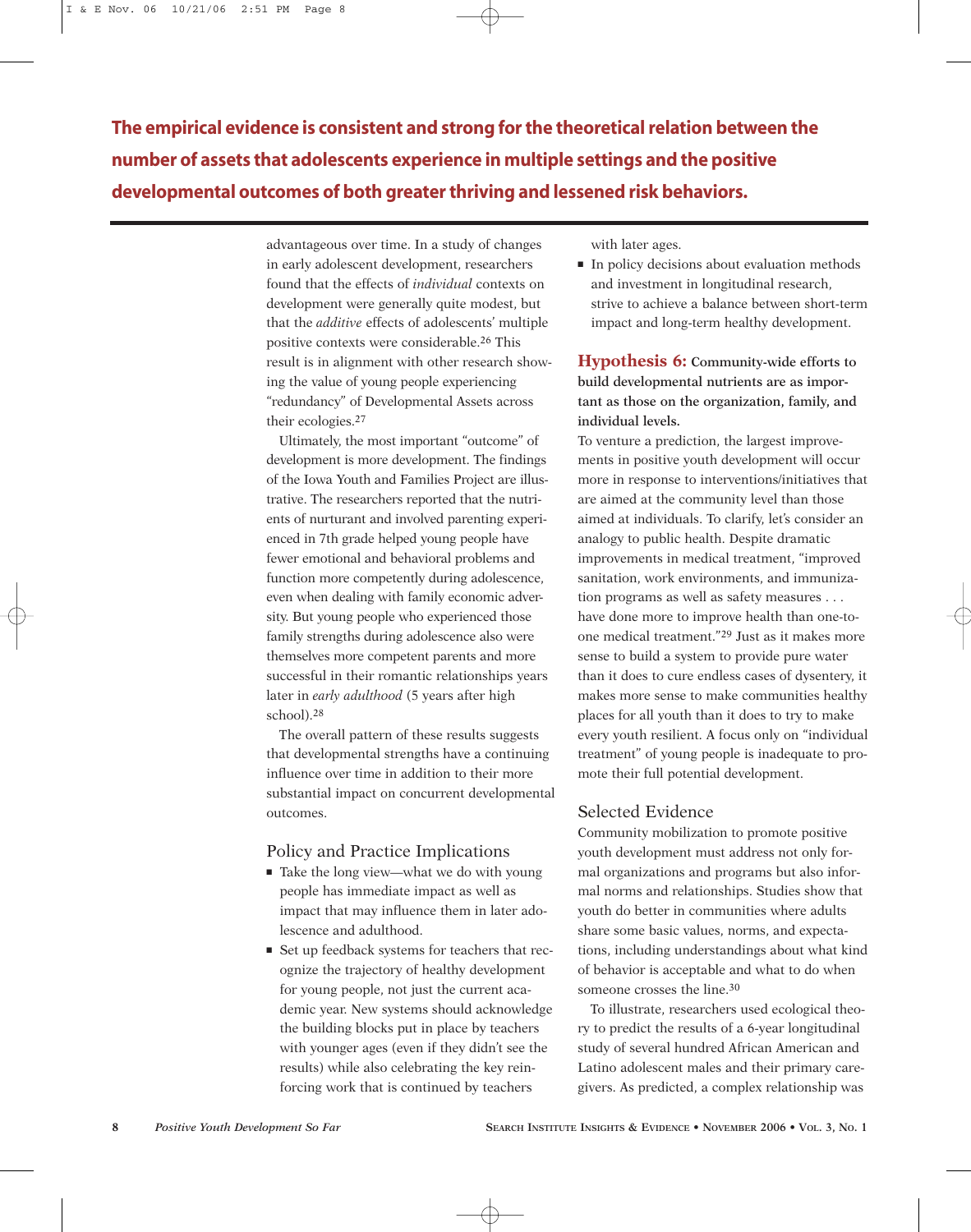reported among community structural characteristics, neighborhood processes, parenting practices, and young people's violent behavior. Neighborhood poverty and high crime levels were found to predict participants' perceptions of neighborhood problems and neighborliness. At the same time, high poverty and crime were related to more restrictive parenting, which reduced violence by limiting young people's gang involvement.31

Similarly, a wide range of evidence suggests the most effective school-based prevention and youth development approaches are those that "enhance students' personal and social assets" and improve the school-community environment.32 The focus of effective approaches is not on narrow programs addressing a single issue programs that often may be more disruptive than beneficial—but rather on comprehensive efforts that try simultaneously to build students' health, character, citizenship and community connection, school orientation, and academic performance. The American Psychological Association's Task Force on Prevention: Promoting Strength, Resilience, and Health in Young People also endorses a broad approach that coordinates problem prevention with efforts to build young people's competence, relationships with others, and contributions to the community.33

Much of the impact of community comes from adults outside young people's own families. Recent research has documented clearly the value of formal mentoring relationships for young people.34 Unfortunately, the limited evidence suggests that only 15% of young people report experiencing a "rich" level of relationships with adults other than their parents.35

A particularly useful analysis of community initiatives examined factors critical to the success (or lack of it) in the New Futures initiative and the New York City Beacons project (community centers operating in public school buildings). Although the two initiatives had similar aspirations, they were directed by quite different theories of change and implementation strategies. The authors credit the success of the Beacons project to a clear, understandable, and politically compelling emphasis on co-locating services, supports, and opportunities in neigh-

borhood schools to create "safe havens" for youth. In addition, the Beacons' focus on professionals working directly with youth, and on the grassroots support of volunteers, parents, and neighborhood residents, led to faster achievement of goals than the New Futures' approach of creating collaboratives to plan and coordinate youth services and programs citywide.36

A somewhat different theory of change undergirds Search Institute's national Healthy Communities • Healthy Youth movement. With about 600 communities currently engaged,37 this change strategy invites communities to create multiple innovative "experiments" to transform contexts and ecologies with a particular eye to mobilizing asset-building adult and peer relationships. A number of studies are completed or ongoing in capturing both how transformative community change is made and the connection of such change to adolescent health and well-being.38 For example, a longitudinal study in St. Louis Park, Minnesota, provides suggestive evidence that sustained community-wide engagement with asset building has populationlevel effects on several measures of well-being.39

### Policy and Practice Implications

- Look for and foster multiple sources of developmental strengths in a community, not just formal programs and activities, and not just families.
- Empower and equip people and systems to cross sector boundaries. Funding and strategic plans that are institutionally focused make it difficult for people to build the needed bridges.
- Seek and develop innovations that help to change social norms and expand engagement across a community.

# **Hypothesis 7: Community-level interventions to build developmental supports and opportunities will benefit all or almost all youth.**

This hypothesis proposes that there are developmental supports and opportunities that enhance developmental success for all youth. And because all young people need developmental nutrients, many community-level interventions will benefit all or almost all youth. Although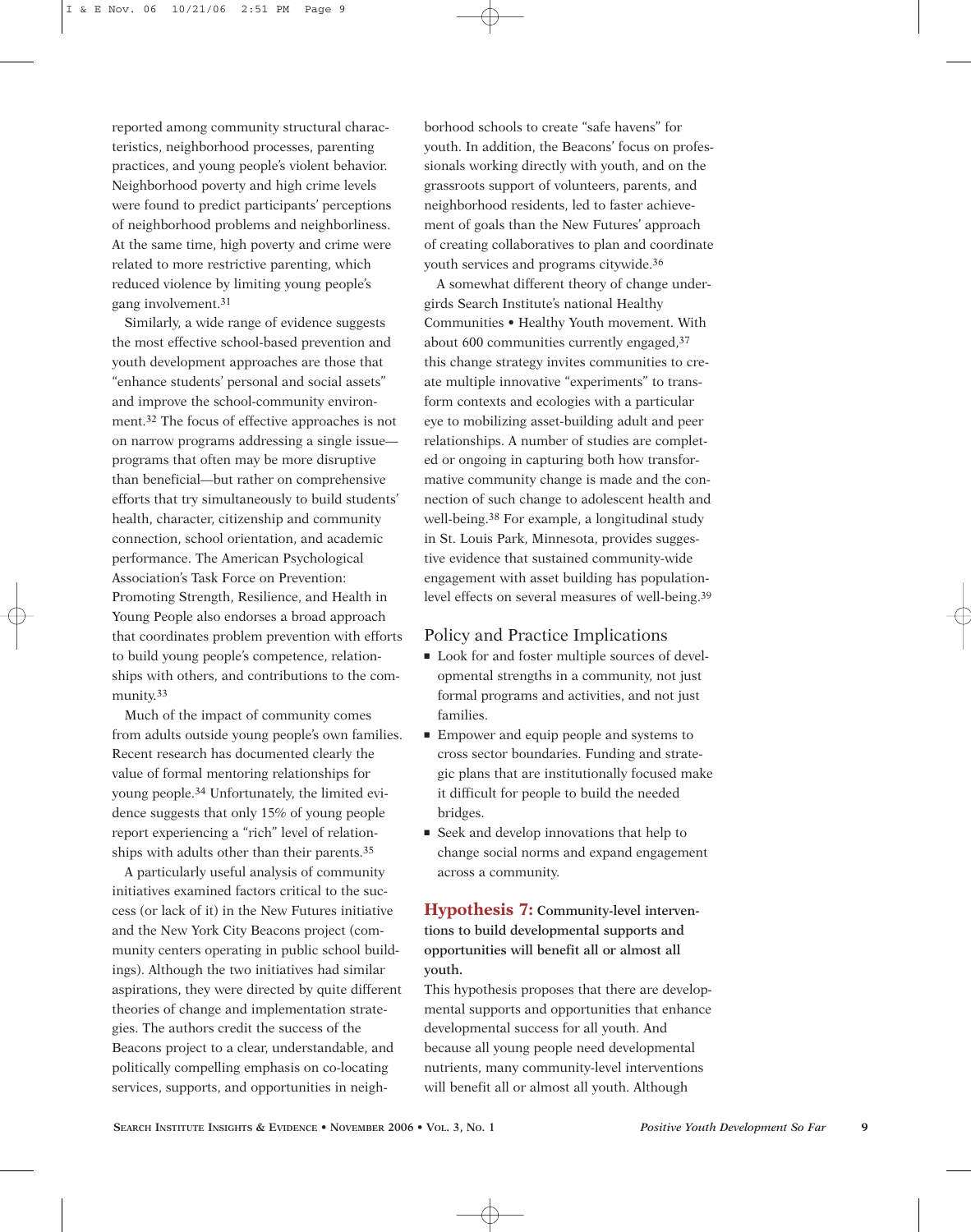youth with few or no developmental nutrients may require targeted interventions, one of the functions of those targeted interventions is to enable disadvantaged youth to benefit from more universal interventions.

Research that looks at similarities and differences in patterns of strength across multiple groups of young people helps to illuminate specific areas of need or strength for various groups while also pointing to the overall utility of promoting all developmental strengths for all young people. We briefly describe here illustrative research pertaining to positive youth development as reflected across gender, SES, and race/ethnicity, noting the need for empirical work relating strengths to other dimensions of diversity, including sexual orientation, family background, and differing exposures to violence.

### Selected Evidence **Gender**

Studies consistently find that females report higher levels of most developmental nutrients than do males, with the exception of selfesteem.40 Apart from frequency differences, however, numerous studies suggest that assets may operate somewhat differently for males and females.

In a study of 911 7th–12th graders from a mining community in the Southwest, both attachment bonds (connections to parents, unrelated adults, and peers) and involvement bonds (time in school and nonschool activities, including time in religious activities, volunteering, and clubs or organizations) predicted less delinquency and greater academic achievement (selfreported grades) for both boys and girls.41 Yet the patterns for each gender were somewhat different in degree of effect: Involvement bonds predicted delinquency more for males than females, and attachment bonds predicted grades more for females than for males.

#### **Race/Ethnicity and SES**

A 2003 study that examined Developmental Assets and outcomes among 217,277 6ththrough 12th-grade students (including 69,731 youth of color) surveyed in 318 U.S. communities during the 1999–2000 school year also found cross-cutting patterns in developmental

processes.42 Across all racial/ethnic groups, greater numbers of assets were associated with fewer risk behavior patterns and more thriving indicators. These relations held even after controlling for socioeconomic status. For example, across all racial/ethnic groups, young people who engaged in none of 10 high-risk behavior patterns said they experienced about 23 assets, whereas those who reported engaging in 5 or more of the 10 risk patterns said they experienced 15 or fewer of the Developmental Assets.

At the same time, there were racial/ethnic differences. For example, boundaries-and-expectations assets (e.g., family boundaries, neighborhood boundaries, and adult role models) were important for all youth in helping them avoid antisocial behavior, but were found to have especially strong preventive associations for American Indian, Multiracial, and White youth.43

Although developmental nutrients in general appear to have comparable positive relations with developmental outcomes for most groups of youth, how particular nutrients function to promote positive outcomes may well vary depending upon which dimensions of diversity are examined. For example, a study of the relation of components of authoritative parenting to academic achievement (self-reported grades) among 155 African American and European American high school students found that parental support, behavioral control, and psychological control had significantly different relations with grades, depending on parents' race and gender.<sup>44</sup> For African American students, maternal support was significantly related to academic achievement, but the other components were not, and none of the parenting components was significant for African American fathers. But for neither European American mothers nor fathers was support a significant contributor to achievement. For European American students, fathers' use of greater behavioral control, and mothers' use of greater behavioral control and less psychological control were significant predictors of academic success.

Clearly, there are developmental supports and opportunities that enhance success for all youth. How to build the strengths varies, as do individual need, ability, and temperament. An impor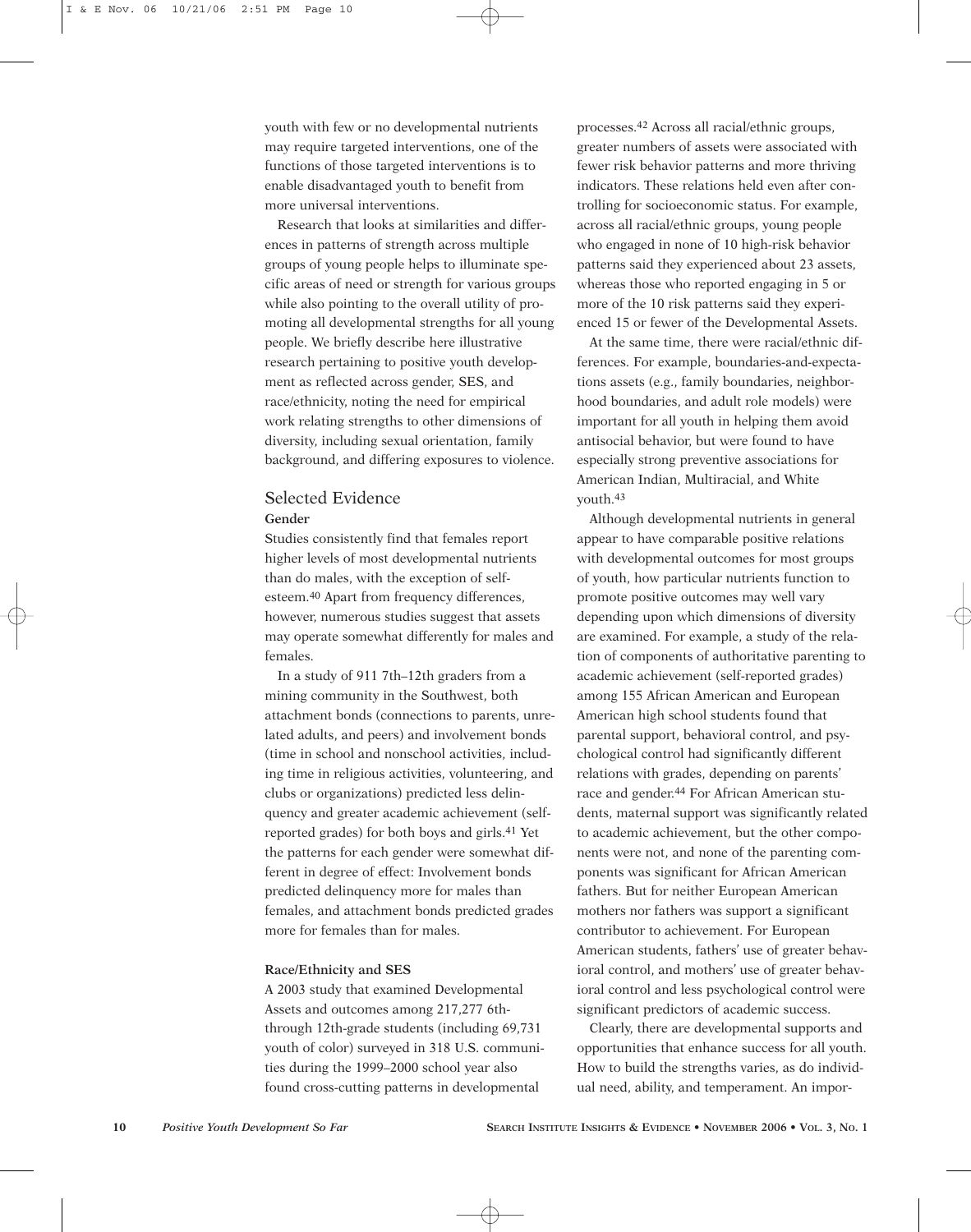tant remaining challenge is to determine effective ways to help disadvantaged and marginalized young people benefit from community-wide efforts to aid development.

# Policy and Practice Implications

- Focus community strategies on changing the environment for all young people. But also recognize the need to support and align strategies that actively address individual differences. Balance the general with the specific; no single strategy will work for each young person, even though all kids need more strengths/assets.
- Develop strategies to mobilize community resources for positive development that reach all kids, not just those who are more likely to "show up." There's some research to suggest that broad strategies, if not intentionally inclusive, can actually increase the gap between haves and have-nots by increasing the asset base for those who are likely to engage but not actually reaching those on the margins.45
- Invest in additional innovation and research to determine specifics of the relationship between broad cultural change and individual impact.

# Remaining Questions

These hypotheses and the supporting evidence highlight the critical value of dialogue between research and practice, with the practices in community informing the research agenda, and vice versa. An ongoing challenge is to maintain this conversation in ways that strengthen the theoretical and research foundations while also deepening the effectiveness of how individuals, programs, organizations, communities, and, ultimately, societies nurture young people. A number of vital questions remain:

- What are the strategies that enhance the capacity and will of schools, neighborhoods, families, and congregations to nurture developmental strengths?
- How can we best orchestrate change at multiple levels, including the community level?
- How can we ensure that youth are at the forefront in planning and implementing the

transformation of society?

- What is the interaction between programand organization-level changes and broader community changes? That is, are programs more effective when they are embedded in a community context that's intentional in nurturing developmental nutrients? Or, do effective programs and organizations have a "spillover effect" in changing the culture of community?
- What is the influence of "natural" mentors (e.g., neighbors) on young people's lives and on youth empowerment?
- How do less-studied dimensions of diversity, such as sexual orientation, family background, immigration status, or differing exposure to violence, relate to the delivery of developmental strengths?
- Is there such a thing as too much of particular developmental nutrients, such that they no longer are protective but may even become deficits or risk factors (e.g., family support becoming enmeshment, or high expectations becoming a factor that lessens perceived feelings of competence)?

As researchers and practitioners explore these questions and the innovations that emerge from them, it is important to note the continuing need for evaluations of multiyear, comprehensive youth development initiatives that target multiple outcomes, as well as for more standardized measures of core youth development outcomes, so that results across different studies can more readily be compared.46

One of the major contributions of positive youth development theory and research is the identification of the multiple contexts and settings that inform developmental trajectories. As an applied field, positive youth development and its advocates face crucial decision points about how and where to create intentional change. Though the development of and/or enrichment of programs is the primary locus of intervention, we could also improve access to developmental nutrients by transforming socializing systems (e.g., schools and neighborhoods) or mobilizing a majority of adults to create sustained relationships with community youth.

It is here, in the complex space of community and societal change, that new thinking is partic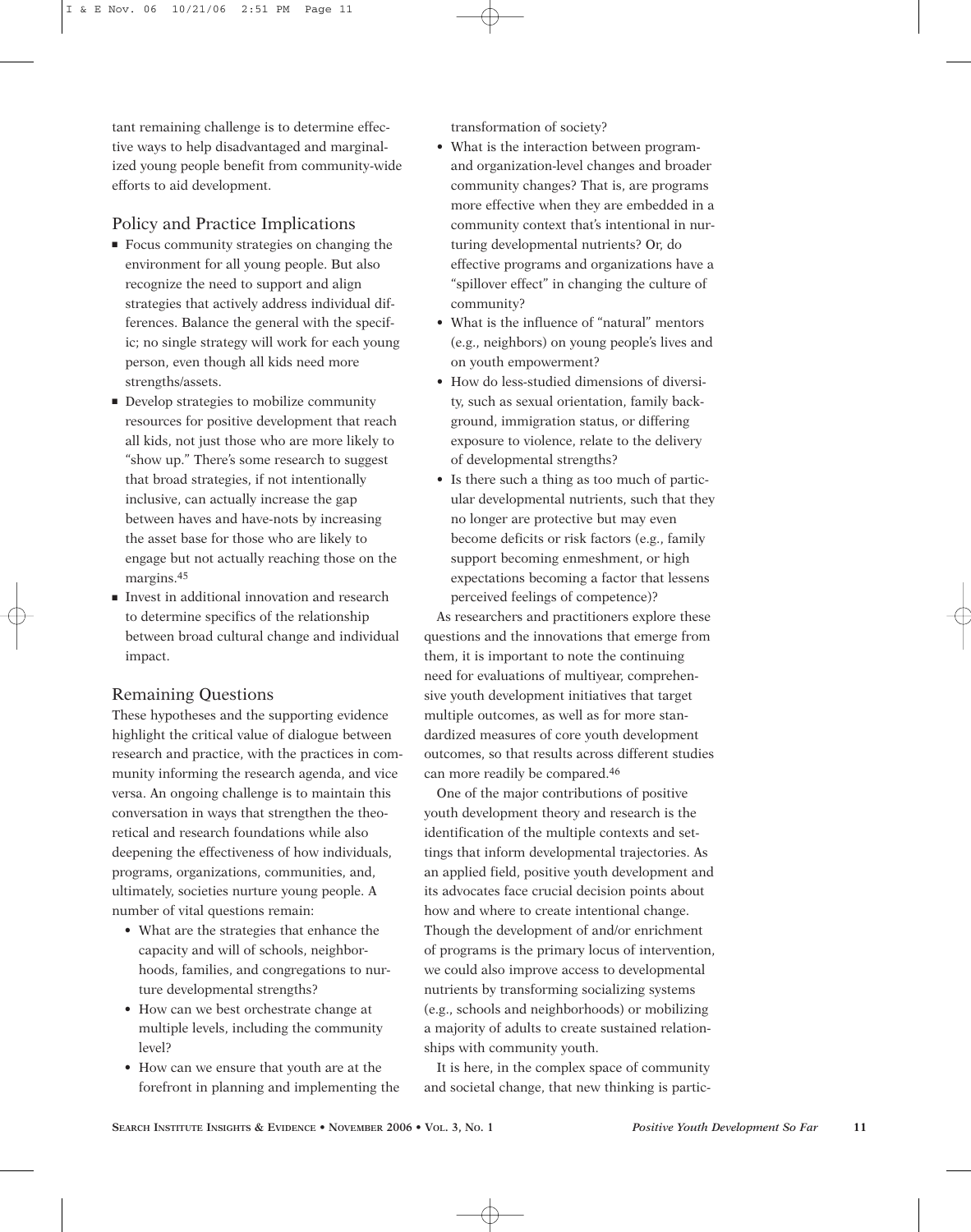ularly needed. The least developed part of positive youth development theory is that having to do with *how* intentional social change can best be understood (and practiced). The complexity of this issue (as well as the societal importance

of promoting positive development) requires an interdisciplinary approach, integrating multiple fields in common pursuit of how to enhance the dynamic fusion of ecological- and individuallevel strengths.

#### **Notes**

1Adapted from Benson, P. L., Scales, P. C., Hamilton, S. F., & Sesma, A., Jr., Positive youth development: Theory, research, and applications. In W. Damon & R. Lerner (Eds.), *Handbook of child psychology* (vol. 1, pp. 894–941). Hoboken, NJ: Wiley, 2006. This material is used by permission of John Wiley & Sons, Inc.

2 Positive youth development is an umbrella term that covers many streams of work. It is variously a field of interdisciplinary research, a policy approach, a philosophy, an academic major, a program description, and a professional identity (e.g., youth development worker). The "idea" of positive youth development reaches into a number of fields, including child and adolescent developmental psychology, public health, health promotion, prevention, sociology, social work, medicine, and education. Within the past few years, positive youth development has been a focal topic in a wide range of scholarly journals, including the *Annals of the American Academy of Political and Social Science* (January, 2004), *Prevention and Treatment* (June, 2002), *the Prevention Researcher* (April, 2004), and the *American Journal of Health Behavior* (July, 2003). Two established research journals, *Applied Developmental Science* and *New Directions in Youth Development,* help to ground the field.

Two types of social analysis have fueled the rise of positive youth development as a field of science and practice. The first documents a series of pervasive societal changes that inform and shape the processes of child and adolescent socialization. It is common in published treatises on positive youth development strategies to pinpoint the role of rapid social change in altering youth access to developmental resources. In this extensive literature, social changes hypothesized to undermine the capacity of family and community to generate developmental resources include increasing parental absence as a result of changes in the nature of work and the dramatic increase in out-of-home employment of mothers; the rise of civic disengagement; the loss of shared ideals about the goals of development; the growing privatization of recreation; increases in age segregation; the decrease in neighborhood cohesion; teenagers' disconnection from structured programming; the prevalence of negative stereotypes about youth; and the explosion in media access.

The second social analysis common in the youth development literature is a critique of deficit models prominent in the service professions, policy, and research. Indeed, it is a somewhat common refrain that models focused primarily on reducing risk behaviors, for example, are inadequate both theoretically and strategically. These ideas have been discussed in a wide range of positive youth development publications, and there is consensus that adolescent psychology and applied youth areas have been dominated, in recent decades, by explorations of "youth problems."

3Damon, W. (2004). What is positive youth development? *Annals of the American Academy of Political and Social Science, 591,* 13–24; Damon, W., & Gregory, A. (2003). Bringing in a new era in the field of youth development. In R. M. Lerner & P. L. Benson (Eds.), *Developmental assets and asset-building communities: Implications for research, policy, and practice* (pp. 47-64). New York: Kluwer Academic/Plenum. 4Damon (2004), p. 21.

5Lerner, R. M. (2003). Developmental assets and asset-building communities: A view of the issues. In R. M. Lerner & P. L. Benson (Eds.), *Developmental assets and asset-building communities: Implications for research, policy, and practice* (pp. 3–18). New York: Kluwer Academic/ Plenum; Lerner, R. M. (2004). *Liberty: Thriving and civic engagement among America's youth.* Thousand Oaks, CA: Sage.

6Tierney, P., Grossman, J. B., & Resch, N. L. (1995). *Making a difference: An impact study of Big Brothers/Big Sisters.* Philadelphia, PA: Public/Private Ventures.

7Rhodes, J. E., Grossman, J. B., & Resch, N. R. (2000). Agents of change: Pathways through which mentoring relationships influence adolescents' academic adjustment. *Child Development, 71,* 1662–1671. 8Catalano, R. F., Berglund, M. L., Ryan, J. A. M., Lonczak, H. S., & Hawkins, J. D. (2004). Positive youth development in the United States: Research findings on evaluations of positive youth development programs. *Annals of the American Academy of Political and Social Science, 591,* 98–124.

9McLellan, J. A., & Youniss, J. (2003). Two systems of youth service: Determinants of voluntary and required youth community service. *Journal of Youth and Adolescence*, *32,* 47–58.

10Ibid., p. 57.

11Hunter, J. P., & Csikszentmihalyi, M. (2003). The positive psychology of interested adolescents. *Journal of Youth and Adolescence, 32,* 27–35. 12Dworkin, J. B., Larson, R., & Hansen, D. (2003). Adolescents' accounts of growth experiences in youth activities. *Journal of Youth and*

*Adolescence, 32,* 17–26. 13Lerner, R. M., Wertlieb, D., & Jacobs, F. (2003). Historical and theoretical bases of applied developmental science. In R. M. Lerner, D. Wertlieb, & F. Jacobs (Eds.), *Handbook of applied developmental science: Vol. 1. Applying developmental science for youth and families: Historical*

*and theoretical foundations* (pp. 1-28). Thousand Oaks, CA: Sage. 14 Eccles, J. S., & Barber, B. L. (1999). Student council, volunteering, basketball, or marching band: What kind of extracurricular involvement

matters? *Journal of Adolescent Research, 14*(1), 10–43. 15 National Youth Leadership Council. (2004). Eight elements of servicelearning. In *Growing to greatness 2004: The state of service-learning project* (pp. 90–91). St. Paul, MN: Author.

16 Crosnoe, R., Erickson, K. G., & Dornbusch, S. (2002). Protective functions of family relationships and school factors on the deviant behavior of adolescent boys and girls: Reducing the impact of risky friendships. *Youth and Society, 33*(4), 515–544.

17Leffert, N., Benson, P. L., Scales, P. C., Sharma, A. R., Drake, D. R., & Blyth, D. A. (1998). Developmental assets: Measurement and prediction of risk behaviors among adolescents. *Applied Developmental Science, 2*(4), 209–230.

18Commitment resilience was defined as the recovery by 10th grade of confidence in graduating among those who in 8th grade had "any degree of doubt" about graduating. Academic resilience was the significantly better performance in English of 10th-grade students who in 8th grade had C or lower grades in that subject. Catterall, J. S. (1998). Risk and resilience in student transitions to high school. *American Journal of Education, 106*(2), 302–334.

19Gutman, L. M., & Midgley, C. (2000). The role of protective factors in supporting the academic achievement of poor African American students during the middle school transition. *Journal of Youth and Adolescence, 29*(2), 223–248.

20Resnick, M. D., Bearman, P. S., Blum, R. W., Bauman, K. E., Harris, K. M., & Jones, J. (1997). Protecting adolescents from harm: Findings from the National Longitudinal Study on Adolescent Health. *Journal of the American Medical Association, 278*(10), 823–832.

21Sanders, M. G. (1998). The effects of school, family, and community support on the academic achievement of African American adolescents. *Urban Education, 33,* 385–409.

22Scales, P. C., Benson, P. L., Leffert, N., & Blyth, D. A. (2000). Contribution of developmental assets to the prediction of thriving among adolescents. *Applied Developmental Science, 4*(1), 27–46. 23Eccles, J. S., Early, D., Frasier, K., Belansky, E., & McCarthy, K.

(1997). The relation of connection, regulation, and support for autonomy to adolescents' functioning. *Journal of Adolescent Research, 12,* 263–286.

24Moore, K. A., & Glei, D. (1995). Taking the plunge: An examination of positive youth development. *Journal of Adolescent Research, 10*(1),  $\hat{1}5-40.$ 

25Way, N., & Robinson, M. G. (2003). A longitudinal study of the effects of family, friends, and school experiences on the psychological adjustment of ethnic minority, low-SES adolescents. *Journal of Adolescent Research, 18*(4), 324–346.